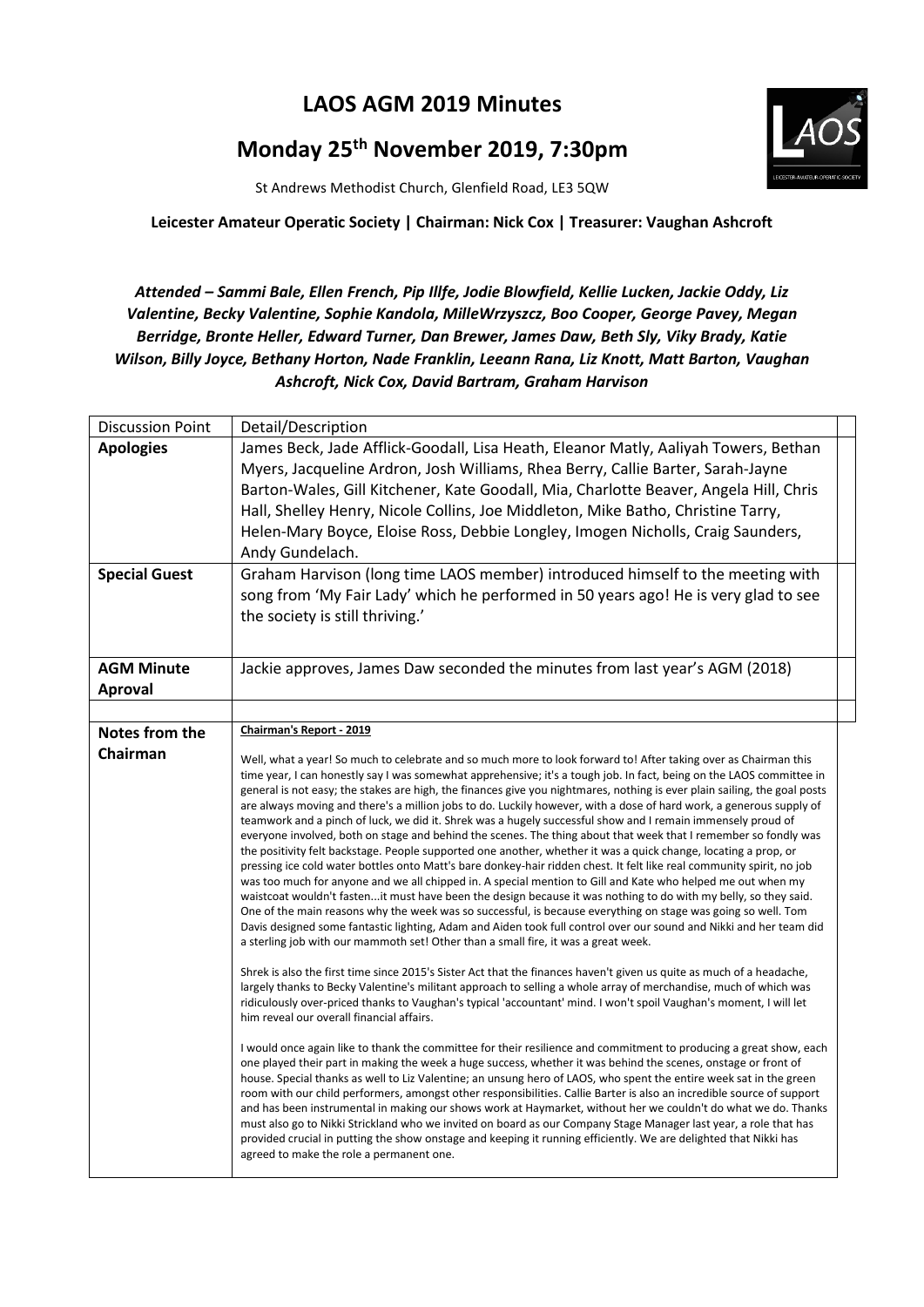|                                           | The production team more than rose to the challenge; Lianne's brilliant choreography perfectly captured the spirit<br>and tone of the piece, Steve's attention to detail and creativity with the score ensured we sounded fantastic and<br>Sally's meticulous casting vision ensured we all had a much valued role to play in what could have been<br>predominantly a show about 3 people.<br>As you will be aware, we had to make the difficult decision to rethink our show choice for next year. We are very<br>excited to secure the brand new version of Half A Sixpence; Kipps, but were dismayed to later discover Killworth<br>House planned to perform it just one month after us. After much deliberation it became clear that we just could not<br>compete with their potential audience and the most sensible course of action was to delay our production. Kipps<br>was going to be a difficult show to sell and trying to compete with Kilworth House seemed futile. However, we are<br>still committed to performing Kipps in a few years time, so watch this space!<br>So why RENT? We had a number of meetings and conducted a wide range of research around what other shows<br>might be available, and the result? Barely anything is out there! With such a hive of activity from other local groups<br>and a number of restrictions currently placed on some big shows, we were struggling. We then came across RENT, a<br>popular show that no amateur group has performed in Leicester before. The prospect of staging such a seminal and<br>ground-breaking show got us quite excited and the response via social media has further fuelled this optimism. We<br>recognise people have strong feelings towards this show on both sides of the spectrum, but we are confident that<br>we have chosen a high-quality piece that has the potential to impress audiences and sell tickets.<br>As always, we continue to attract talented new members to our society. This year nearly 50 people showed an<br>interest, with us auditioning over 30 potential members. 13 were successful and they are: Chris Hiam, George Pavey,<br>Charlie Harris, Edward Turner, Jack Cooling, Eloise Rose, Katie Wilson, Boo Cooper, Millie Wrzyszcz, Bronte Heller,<br>Megan Berridge, Bethany Horton and Vicky Brady. Welcome to LAOS!<br>As we look towards the future, we are pleased to confirm that for the first time in 6 years, we have an annual June<br>slot at the Haymarket. This means we can now start to plan in advance and secure future shows. |  |
|-------------------------------------------|--------------------------------------------------------------------------------------------------------------------------------------------------------------------------------------------------------------------------------------------------------------------------------------------------------------------------------------------------------------------------------------------------------------------------------------------------------------------------------------------------------------------------------------------------------------------------------------------------------------------------------------------------------------------------------------------------------------------------------------------------------------------------------------------------------------------------------------------------------------------------------------------------------------------------------------------------------------------------------------------------------------------------------------------------------------------------------------------------------------------------------------------------------------------------------------------------------------------------------------------------------------------------------------------------------------------------------------------------------------------------------------------------------------------------------------------------------------------------------------------------------------------------------------------------------------------------------------------------------------------------------------------------------------------------------------------------------------------------------------------------------------------------------------------------------------------------------------------------------------------------------------------------------------------------------------------------------------------------------------------------------------------------------------------------------------------------------------------------------------------------------------------------------------------------------------------------------------------------------------------------------------------------------------------------------------------------------------------------------------------------------------------------------------------------------------------------------------------------------------------------------------------------------------------------------------------------|--|
|                                           | We are delighted to confirm that Lianne O'Connor will be returning to choreograph RENT and Steve Duguid will be<br>staying on as our MD. Auditions are likely to take place around the second week in January and rehearsals will begin<br>straight after. Rehearsal evenings will more than likely centre around Mondays and Wednesdays, but with the<br>addition of some Tuesday evenings for a certain period. As soon as the production team have met and agreed the<br>details, we will communicate all the relevant information regarding parts.<br>Thank you.                                                                                                                                                                                                                                                                                                                                                                                                                                                                                                                                                                                                                                                                                                                                                                                                                                                                                                                                                                                                                                                                                                                                                                                                                                                                                                                                                                                                                                                                                                                                                                                                                                                                                                                                                                                                                                                                                                                                                                                                     |  |
|                                           |                                                                                                                                                                                                                                                                                                                                                                                                                                                                                                                                                                                                                                                                                                                                                                                                                                                                                                                                                                                                                                                                                                                                                                                                                                                                                                                                                                                                                                                                                                                                                                                                                                                                                                                                                                                                                                                                                                                                                                                                                                                                                                                                                                                                                                                                                                                                                                                                                                                                                                                                                                          |  |
| <b>Notes from the</b><br>production team  | After Chitty, I was thrilled to be told LAOS were doing Shrek The Musical and was grateful to be offered the<br>opportunity to MD the show; a modern musical that would play to my abilities more than some old English show<br>about a flying car!                                                                                                                                                                                                                                                                                                                                                                                                                                                                                                                                                                                                                                                                                                                                                                                                                                                                                                                                                                                                                                                                                                                                                                                                                                                                                                                                                                                                                                                                                                                                                                                                                                                                                                                                                                                                                                                                                                                                                                                                                                                                                                                                                                                                                                                                                                                      |  |
| <b>Musical Director</b><br>- Steve Duguid | I remember the first rehearsal; it was superb; starting Freak Flag with amazing gusto and even better results. After<br>that, my excitement for the rehearsal period was high and it remained high. I looked forward to rehearsals because<br>of everyone in the show. We saw a brand-new intake of talent to join the fabulous performers that already existed<br>in LAOS and this meant we could achieve awesome results together!                                                                                                                                                                                                                                                                                                                                                                                                                                                                                                                                                                                                                                                                                                                                                                                                                                                                                                                                                                                                                                                                                                                                                                                                                                                                                                                                                                                                                                                                                                                                                                                                                                                                                                                                                                                                                                                                                                                                                                                                                                                                                                                                     |  |
|                                           | The casting of the leads was an extremely difficult decision that was not made lightly. However, I can say with<br>confidence that I was genuinely happy with the performances given. All were consistent throughout the rehearsal<br>period and even more so in setting the high standards we have come to expect from LAOS during the week of the<br>show.                                                                                                                                                                                                                                                                                                                                                                                                                                                                                                                                                                                                                                                                                                                                                                                                                                                                                                                                                                                                                                                                                                                                                                                                                                                                                                                                                                                                                                                                                                                                                                                                                                                                                                                                                                                                                                                                                                                                                                                                                                                                                                                                                                                                             |  |
|                                           | And it would be very easy to wax lyrical all day about the performances of James's warm, dulcet tones and Matt's<br>comedy and Nade's Super E and Vaughan's legs(!) but I wanted to say that I was so, so impressed with how the<br>company sounded in those big chorus numbers – these were the ones that I looked forward to the most! And so, to<br>everyone in the cast (leads and chorus) I thank you for your hard work in making the show sound brilliant!                                                                                                                                                                                                                                                                                                                                                                                                                                                                                                                                                                                                                                                                                                                                                                                                                                                                                                                                                                                                                                                                                                                                                                                                                                                                                                                                                                                                                                                                                                                                                                                                                                                                                                                                                                                                                                                                                                                                                                                                                                                                                                        |  |
|                                           | The band were incredible. Not only were they superb players but they really responded to realising the artistic<br>intentions of the music that I placed upon them. I have to say that this show was a much more pleasurable<br>experience: being in the pit and being able to communicate and have control of the show was such a massive<br>improvement over Chitty.                                                                                                                                                                                                                                                                                                                                                                                                                                                                                                                                                                                                                                                                                                                                                                                                                                                                                                                                                                                                                                                                                                                                                                                                                                                                                                                                                                                                                                                                                                                                                                                                                                                                                                                                                                                                                                                                                                                                                                                                                                                                                                                                                                                                   |  |
|                                           | The sound on this show was great! I think it was a wise decision for the Committee to work with professionals on<br>this production. It was very stressful to have the desire for click tracks with recorded vocals on so late in the<br>rehearsal process. I couldn't do it for all the tracks as specified - just not enough time. So, we recorded them for the<br>ones that were most necessary. And whilst this was kinda fun (recording tap dancing on a wooden tile was a first for<br>me) it was an added and unexpected pressure. That said, when I listened back to the results on stage, the click<br>tracks sound awesome. Noticeably so. And with more time in the future, would encourage this for every track - and<br>time in the rehearsal schedule should be made available for this. Your singing is excellent and it deserves to be heard<br>at the very best sound it can.                                                                                                                                                                                                                                                                                                                                                                                                                                                                                                                                                                                                                                                                                                                                                                                                                                                                                                                                                                                                                                                                                                                                                                                                                                                                                                                                                                                                                                                                                                                                                                                                                                                                           |  |
|                                           | From my perspective, the music in our production of Shrek was wonderful. We were great. We were professional.<br>And I had so many comments about the standards you set from both band and audience members alike. I hope you<br>feel as proud of what we achieved musically as I do. Thank you. And I can't wait for RENT.                                                                                                                                                                                                                                                                                                                                                                                                                                                                                                                                                                                                                                                                                                                                                                                                                                                                                                                                                                                                                                                                                                                                                                                                                                                                                                                                                                                                                                                                                                                                                                                                                                                                                                                                                                                                                                                                                                                                                                                                                                                                                                                                                                                                                                              |  |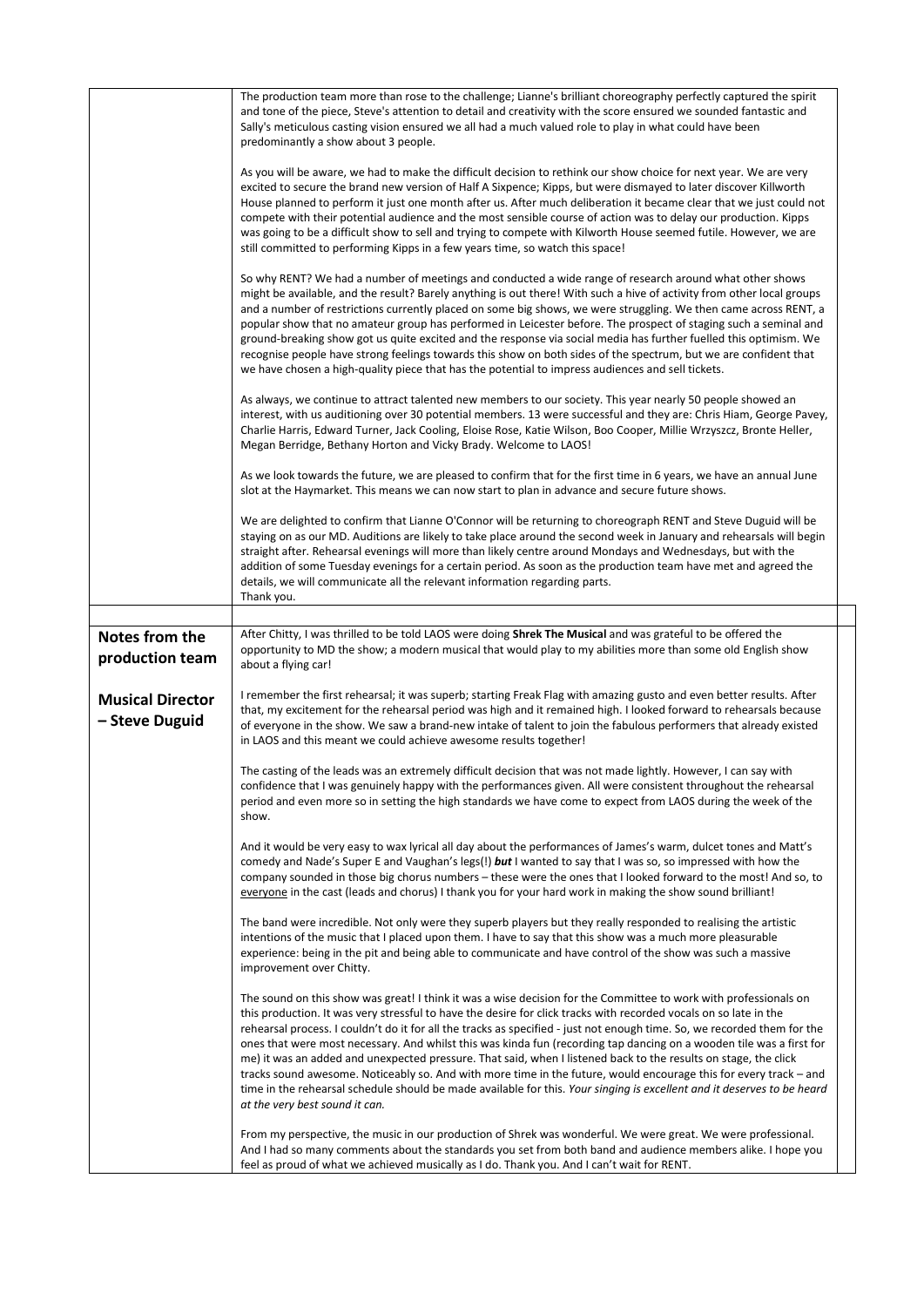| Notes from the                    | Hi all, a big hello to all the company and a welcome to any new members. Sorry, I can't be there tonight.                                                                                                                                                                                                                                                                                                                                                                                                                                                                                                                                                                                                                                                                                                                                                                                  |
|-----------------------------------|--------------------------------------------------------------------------------------------------------------------------------------------------------------------------------------------------------------------------------------------------------------------------------------------------------------------------------------------------------------------------------------------------------------------------------------------------------------------------------------------------------------------------------------------------------------------------------------------------------------------------------------------------------------------------------------------------------------------------------------------------------------------------------------------------------------------------------------------------------------------------------------------|
| production team                   | I have been asked to give a quick update on Shrek by Nick. It seems like years ago that I was first asked to<br>choreograph it. I knew from the start that this was going to be something special. We had such a strong cast for                                                                                                                                                                                                                                                                                                                                                                                                                                                                                                                                                                                                                                                           |
| Choreographer-                    | Chitty Chitty Bang Bang and along with our new members it really was strength in depth.                                                                                                                                                                                                                                                                                                                                                                                                                                                                                                                                                                                                                                                                                                                                                                                                    |
| Lianne O'Connor                   | The auditions were just insane. Time and time again people stepped up and performed out of their skins. I<br>remember being quite bewildered that we were saying no to people who in any other company would have walked<br>in to the part. This really does show how wonderful this company is.                                                                                                                                                                                                                                                                                                                                                                                                                                                                                                                                                                                           |
|                                   | The rehearsals were just a dream. We had limited absences (thank you, thank you, thank you!!), amazing team work<br>and plenty of laughs along the way. It was great to be able to choreograph so many different styles in one show.<br>From the stiffness of Duloc to the broadway sass of the rat tap and then the street vibe of the skeletons. Each<br>number was performed with gusto and passion. A huge thank you to all the cast who went away after each<br>rehearsal and practiced at home. It didn't go unnoticed.                                                                                                                                                                                                                                                                                                                                                              |
|                                   | I would like to personally thank Shelley for all she did in Shrek. Not only did she smash the role of Dragon but she<br>also put in so much time and effort into the costumes, props and makeup. Many of you won't realise how big the list<br>of props was that Sally and I handed to her. Most people would have refused to do it, but Shelley never complained<br>and constantly came up with new ideas. You did an amazing job Shelley, well done. Thanks to you, I can now add<br>'Shrek facepainter' on to my CV!                                                                                                                                                                                                                                                                                                                                                                    |
|                                   | Thank you to Nikki and the team. After the craziness of Chitty, it was delight to work at the Haymarket this year. The<br>sound and lighting were fantastic and it felt like a Saturday night every night. I think you even handled the small fire<br>on stage pretty well!! I still smile at the fact we got away with lighting Steve's head green for the whole run without<br>him noticing! Sorry Steve!                                                                                                                                                                                                                                                                                                                                                                                                                                                                                |
|                                   | To all the committee, thank you for inviting me back. It really was a very special show to be part of. Nick, I know you<br>had huge shoes to fill after Jackie (because let's face it she was a rather good chairman!) but your support along<br>with the other committee members throughout the rehearsal period was wonderful. It was fantastic to know we<br>were all working towards the same goal - a brilliant show.                                                                                                                                                                                                                                                                                                                                                                                                                                                                 |
|                                   | Finally a big thank you to my partners in crime Sally and Steve. Without either of them the show wouldn't have been<br>so special.                                                                                                                                                                                                                                                                                                                                                                                                                                                                                                                                                                                                                                                                                                                                                         |
|                                   | Have a wonderful Christmas and New Year and I'll see you all very soon.<br>Lianne xx                                                                                                                                                                                                                                                                                                                                                                                                                                                                                                                                                                                                                                                                                                                                                                                                       |
| Notes from the<br>production team | Thank you for having me back to work on Shrek, hopefully it won't be the last time I get to work with the company<br>again. Apologies I can't be there tonight, but it's all very hectic with new house, work, family and Brief Encounter to<br>juggle - miss you lots!                                                                                                                                                                                                                                                                                                                                                                                                                                                                                                                                                                                                                    |
| Director - Sally<br><b>Bruton</b> | Last year, I felt like Shrek allowed the company to really showcase its talents. Whilst there was still the odd tech<br>issue, there was no flying car, guest appearance by crew onstage and band of children to distract. All the PT were at<br>rehearsals as needed, meaning we could iron out issues as they occurred rather than in the latter stages of running<br>the show which was great. A tight group of principals who learnt their lines early on also supported us in finessing<br>rather than resetting too.<br>The production values were high and so were the standards of performance I felt. Unfortunately, not always the<br>behaviour of the audience as they talked, got rounds in, rested drinks onstage and put their feet up too. In spite of<br>all that, the focus onstage was great. And Shrek remains the biggest selling show since the Haymarket reopened, I |
|                                   | believe!<br>I had a great time working with Lianne and Steve, who are both incredibly talented and had a great vision for the<br>show as well.                                                                                                                                                                                                                                                                                                                                                                                                                                                                                                                                                                                                                                                                                                                                             |
|                                   | Thanks once again to the committee for having me, but mostly to the fabulous cast who made the whole process a<br>blast                                                                                                                                                                                                                                                                                                                                                                                                                                                                                                                                                                                                                                                                                                                                                                    |
| <b>Treasurer Report</b>           | Show Accounts for the last 2 years<br>$\bullet$                                                                                                                                                                                                                                                                                                                                                                                                                                                                                                                                                                                                                                                                                                                                                                                                                                            |
|                                   | Two shows side by side - Chitty vs Shrek                                                                                                                                                                                                                                                                                                                                                                                                                                                                                                                                                                                                                                                                                                                                                                                                                                                   |
|                                   | £68,000 ticket sales for Shrek<br>$\bullet$                                                                                                                                                                                                                                                                                                                                                                                                                                                                                                                                                                                                                                                                                                                                                                                                                                                |
|                                   | Compared to £59,600 for Chitty.                                                                                                                                                                                                                                                                                                                                                                                                                                                                                                                                                                                                                                                                                                                                                                                                                                                            |
|                                   | Increase of 16% royalties to perform Shrek                                                                                                                                                                                                                                                                                                                                                                                                                                                                                                                                                                                                                                                                                                                                                                                                                                                 |
|                                   | Show Fees helped with the budget so thank you to everyone                                                                                                                                                                                                                                                                                                                                                                                                                                                                                                                                                                                                                                                                                                                                                                                                                                  |
|                                   | Profit of £1,913 of merchandise sales<br>$\bullet$                                                                                                                                                                                                                                                                                                                                                                                                                                                                                                                                                                                                                                                                                                                                                                                                                                         |
|                                   | £3,000 of income for programmes/merchandise                                                                                                                                                                                                                                                                                                                                                                                                                                                                                                                                                                                                                                                                                                                                                                                                                                                |
|                                   | FYI - There was a small commission for sales to the theatre                                                                                                                                                                                                                                                                                                                                                                                                                                                                                                                                                                                                                                                                                                                                                                                                                                |
|                                   |                                                                                                                                                                                                                                                                                                                                                                                                                                                                                                                                                                                                                                                                                                                                                                                                                                                                                            |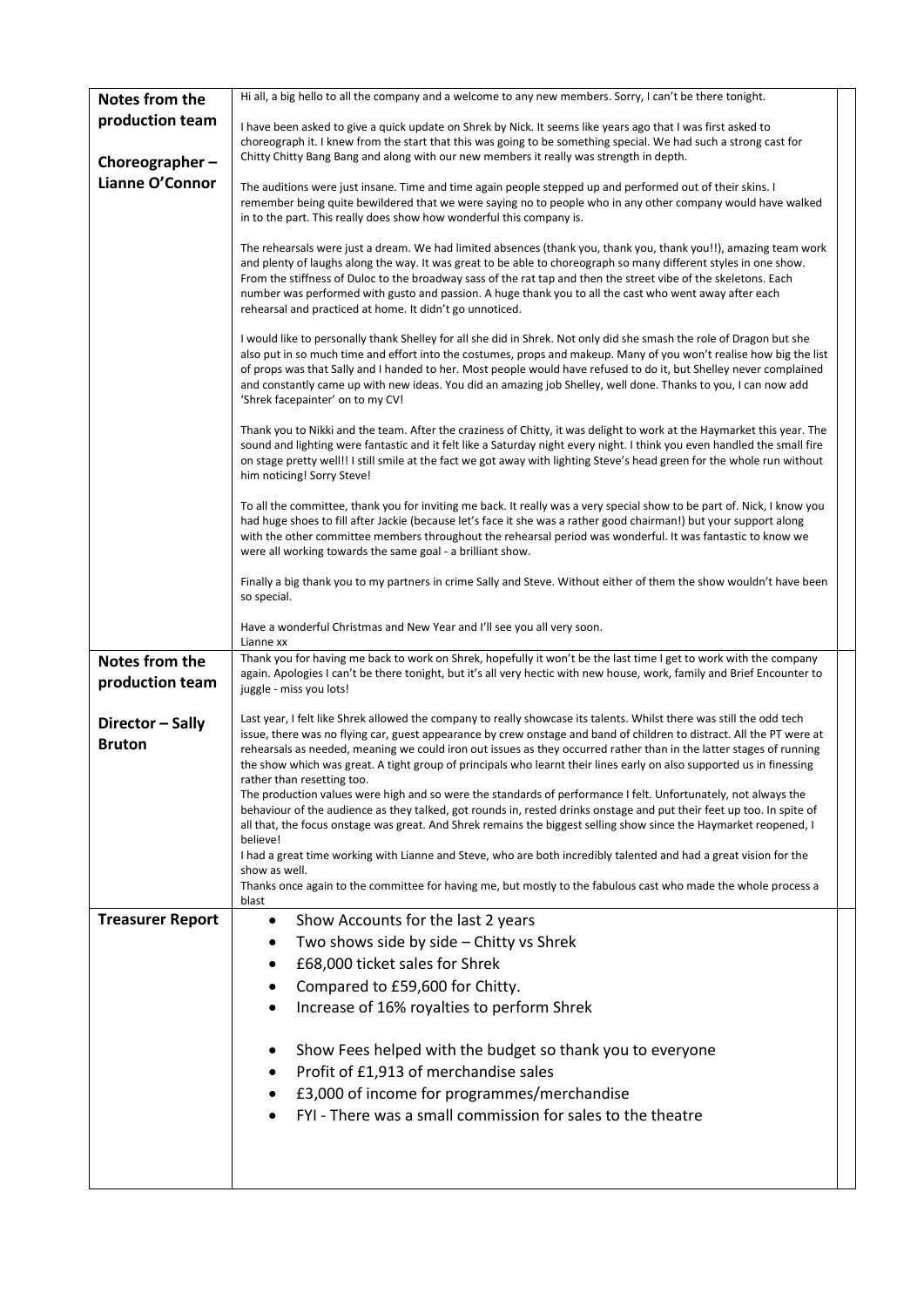|                    | <b>Quick Breakdown of Costs</b>                                                   |
|--------------------|-----------------------------------------------------------------------------------|
|                    | Net of £58,000 of the show                                                        |
|                    | Theatre £19k to hire                                                              |
|                    | £600 for lighting<br>$\bullet$                                                    |
|                    | £2,444 for sound – money well spent. Sound was brilliant, worth it.<br>$\bullet$  |
|                    | £4,500 for costumes/makeup.                                                       |
|                    |                                                                                   |
|                    | Scenery was £5,500 (8k less than chitty)                                          |
|                    | £494 of props. Shelley was a big help so thank you as always                      |
|                    | £5,000 for Microphone hire.                                                       |
|                    | Haymarket has no equipment to help show. Had to hire music stands and             |
|                    | drum shield. Overall staging cost £17k.                                           |
|                    | An extra Sunday performance meant MD/Director/Band - cost a little more than last |
|                    | year.                                                                             |
|                    | £1,700 spent on advertisements - such as Boost Trampoline Park/Primary Times      |
|                    |                                                                                   |
| Propose the        | Becky Valentine approved the accounts & Seconded by, Dan Brewer                   |
| accounts           |                                                                                   |
|                    |                                                                                   |
| <b>Election of</b> | Nick Cox available for re-election as Chairman                                    |
| Committee,         | Approved by: Jackie Oddy                                                          |
| leavers and        | Seconded: Liz Valentine                                                           |
| <b>Approvals</b>   |                                                                                   |
|                    | Vaughan Ashcroft available for re-election as Treasurer                           |
|                    | Approved by Jodie Blowfield                                                       |
|                    | Seconded: Beth Sly                                                                |
|                    |                                                                                   |
|                    |                                                                                   |
|                    | Matt Barton available for re-election as Secretary                                |
|                    | Approved by Ellen French                                                          |
|                    | Seconded: Sophie Kandola                                                          |
|                    |                                                                                   |
|                    | We are saying farewell to David Bartram from the committee and offer him many     |
|                    | thanks for his support and commitment over the years. He always had the right     |
|                    | thing to say. Provided lots of wisdom and helped LAOS a lot over the years.       |
|                    | New vacancies available to be on the committee:                                   |
|                    | We are allowing more people on the committee than before                          |
|                    |                                                                                   |
|                    | Ellen French proposed herself to join to the committee                            |
|                    | Approved by: Sammi Bale                                                           |
|                    | Seconded: Nade Franklin                                                           |
|                    |                                                                                   |
|                    | Sammi Bale proposed herself to join the committee                                 |
|                    | Approved by Pip Illfe                                                             |
|                    | Seconded: Kelly Lucken                                                            |
|                    | Becky Valentine proposed herself to join the committee                            |
|                    |                                                                                   |
|                    | Approved by Leeann Rana                                                           |
|                    | Seconded by: Ellen                                                                |
|                    | The current LAOS Auditor will continue to audit LAOS' accounts.                   |
|                    |                                                                                   |